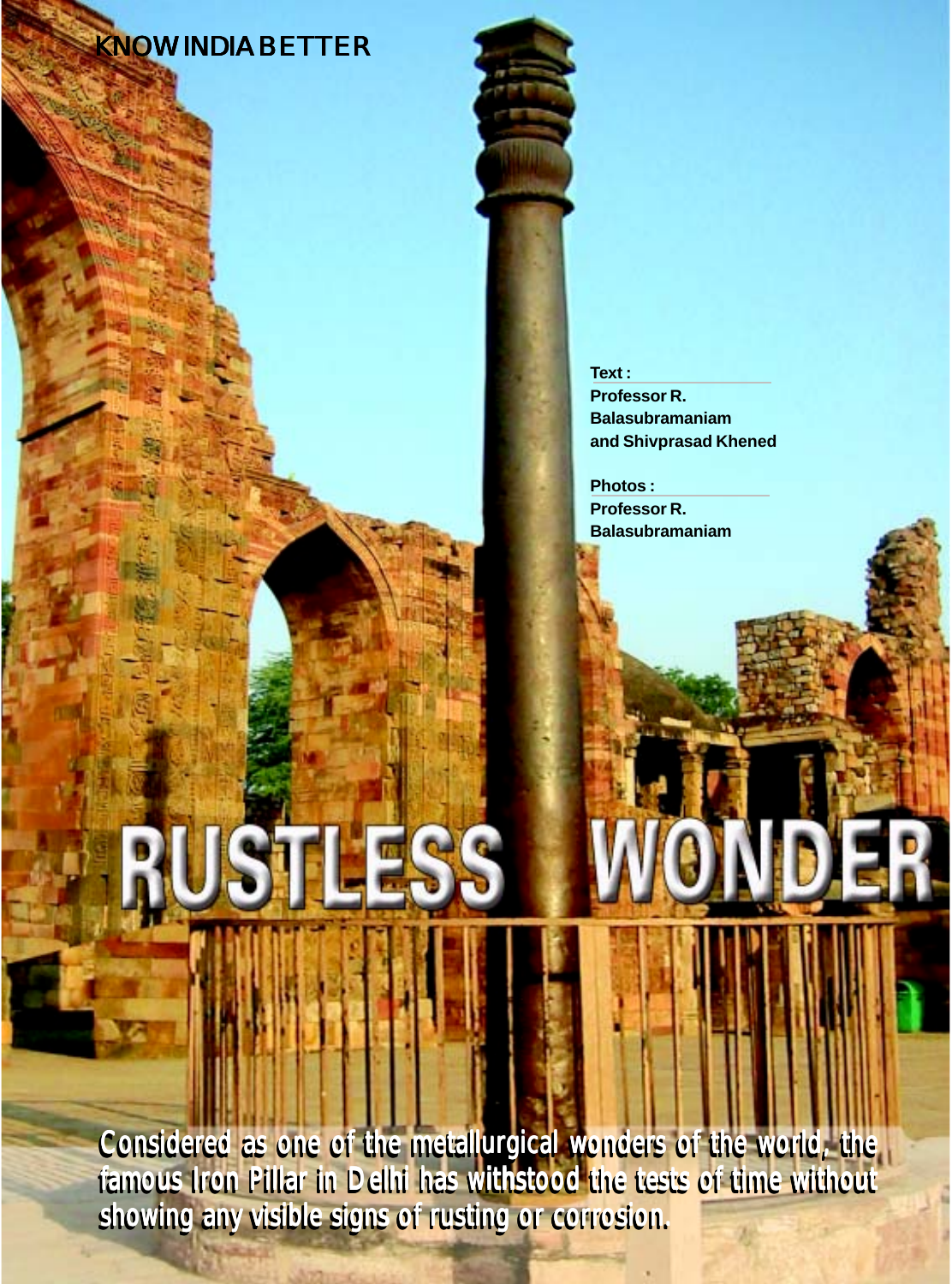

Fig. 1: The Delhi Iron Pillar located in the Quwwat-ul-Islam mosque in the Qutub Complex in New Delhi

*Gold for the mistress, silver for the maid Copper for the craftsman cunning at this trade "Good," said the Baron, sitting in his hall "But iron, cold iron, is master of them all."*

ELHI, our capital city, has a long and rich heritage.<br>The city has ancient ruins, monuments and<br>contemporary buildings that stand side by side,<br>providing alimness of its glorious past and tumultuous bistory. The city has ancient ruins, monuments and contemporary buildings that stand side by side, providing glimpses of its glorious past and tumultuous history. Of all the ancient monuments in the city of Delhi, the Qutub Complex (where the Qutub Minar is located) holds a special attraction. It houses India's unique technological marvel and metallurgical pride, the Delhi Iron Pillar. Its uniqueness in remaining without significant signs of corrosion for more than 1600 years has baffled modern scientists and metallurgists from across the world. Let us explore some historical and scientific matters related to the Iron Pillar, which verily embodies the rich technological achievements of ancient Indian blacksmiths.

The sight of the Iron Pillar standing in the courtyard of the Quwwat-ul-Islam mosque, adjacent to the Qutub Minar, is breathtaking and cannot be missed by any visitor. Visitors hugging the pillar with their backs firmly against it, and trying to make the fingers of their two hands touch while holding the pillar in embrace was all too familiar a scene not until long ago. The belief that such an embrace could fulfill all their desires made every visitor, dignitaries included, to try their luck at the embrace. A barricade has now been built around the pillar to protect it from unending visitors embrace, which was beginning to damage the pillar. A round barricade was put up around the pillar in 1997, which was replaced by a square barricade in 2004. Notwithstanding the barricade, visitors continue to flock to the pillar even today, awe struck that the pillar has withstood nature's fury for such a long period. The pillar is a testimony to the marvellous metallurgical knowledge that existed in ancient India. It should be rightly considered as one of the metallurgical wonders of the world.

## **Ancient Indian iron**

The use of metals and knowledge of metallurgy is inextricably linked to the history of civilisation. Material progress of any country, apart from other things, depends upon mining, metallurgy and metal industries. The credit of providing impetus to material progress, in modern times, no doubt, goes to scientific technology. Even the cursory survey of history of mankind reveals fairly well that people all over the world, specially in India, and much before the dawn of modern scientific age, have been exploring the possibilities conducive to their material progress. Modern metallurgy has witnessed unprecedented growth beginning with the Industrial Revolution. However, many modern concepts in metallurgy owe their genesis to ancient practices that pre-date the Industrial Revolution. Artefacts, tools, objects, etc. made of metals for both artistic and utilitarian purposes have been in vogue ever since antiquity. The commonly used metals, from a historical standpoint, include gold, silver, copper, iron, tin, lead, zinc and mercury.

Iron, however, has its unique place amongst all the metals. Iron stands for power and strength as evidenced from the title given to Sardar Patel, one of the architects of freedom movement in India, who was called the *Loha Purush* - the Iron Man of India. The significance of iron for human kind can best be described in the words of Pliny the Elder (AD 23-79), the Roman naturalist and writer who wrote about iron: "Iron mines bring man a most splendid and most harmful tool. It is by means of this tool that we cut into the ground, plant bushes, cultivate flourishing orchards and make grape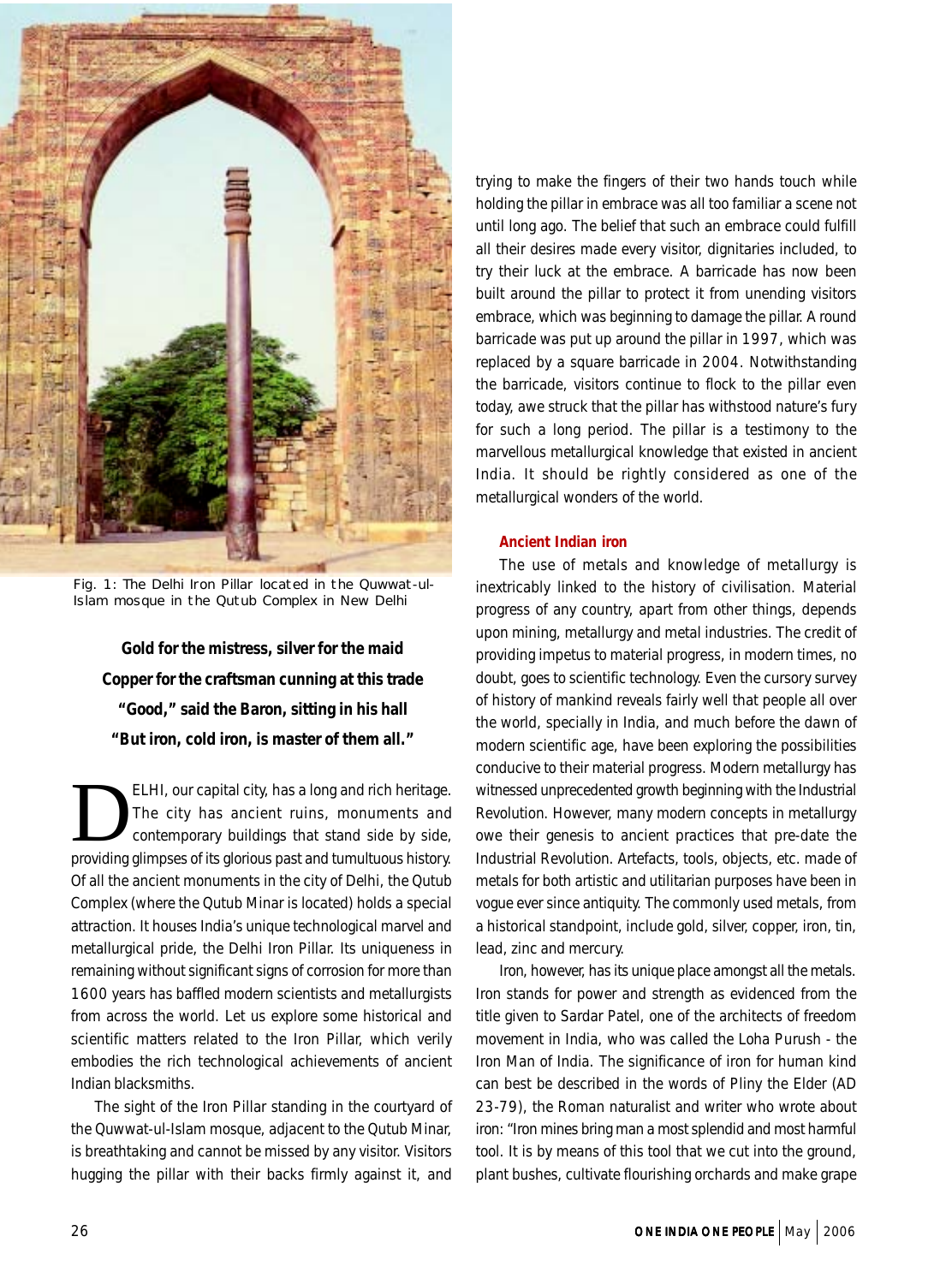vines with grapes. By this same tool we build houses, break stones and use iron for all such purposes. But it is also with the help of iron that we fight and battle and rob. And we do it not only at close quarters, but giving it wings, we hurl it far into the distance, now from embracers, now from powerful human hands, now from bows in the form feathered darts. This, I think, is the most infamous invention of the human brain. For in order to enable death to catch up with man faster, it has given it wings and armed iron with feathers. For that many the blame rests with man and not with the nature."

One of the civilisations that invented iron and refined the technique for extraction from ore was India. The earliest date for iron in the Indian subcontinent is about 1600 BC. Indians further discovered the beneficial aspects of intentionally alloying carbon into iron, thereby producing stronger and tougher steel. Technically, steel is defined as an alloy of carbon and iron. This steeling of iron, which was discovered in the Indian sub-continent sometime in 800 BC, resulted in clearing of dense forests leading to the subsequent second urbanisation of India along the banks of the Ganga and the

Yamuna. The first urbanisation of India was the establishment of planned settlements along the once-mighty Saraswati river in the period 3000 BC to 1800 BC - the so-called Indus Valley or Harappan Civilisation. The shifting of feeding river channels away from the Saraswati river (due to tectonic motions), and its subsequent drying up, resulted in the disbursement of the inhabitants of these settlements to other corners of India, by 1500 BC.

It may interest readers that with the advent of carburisation of iron, a special type of high carbon steel was produced in India from as early as the fourth century BC. This steel was known as *wootz* steel and it was much prized by warriors due to

tough swords that could be wrought from *wootz* steel. This wonder material of the Orient was held in great esteem by the medieval warriors and European scientists in the nineteenth century. Studies conducted by eminent scientists like Michael Faraday for understanding the mystery of *wootz* steel laid the foundation of modern metallurgy. Given this rich metallurgical tradition in iron and steel making, it was but natural that the Indian sub-continent was home to the creation of marvellous objects. It must be mentioned here that ancient Indian iron was extracted in small furnaces by solid state reduction of the ore.

The end product was an iron lump which was later forged together in white heat to produce different objects. This method of working with iron was practised for a long time in Indian history, all the way

up to the British period. One marvellous example of a wrought iron product is a gilded wrought iron image of Buddha, now in the Lucknow State Museum (Figure 2). This 18 centimetres high image was discovered from Azamgarh and dated to the Gupta period (320-600 AD).

## **Early studies**

The Delhi Iron Pillar is singularly featured on the emblems of several Indian institutions (for example, the National Metallurgical Laboratory at Jamshedpur), thereby signifying its prime identity as the country's metallurgical pride and heritage. The first detailed scientific study of the pillar was by an eminent British metallurgist, named Hadfield, in the year 1912. Ever since, there have been a growing number of studies in which several 'mysteries' of the pillar have been unravelled. The Archaeological Survey of India studied the

pillar with the cooperation of the National Metallurgical Laboratory (NML) in 1961. The results of these scientific studies were summarised in a special issue of the *NML Technical Journal* (Volume 5, 1963). A review of the pillar's corrosion resistance appeared in 1970. Professor Anantharaman, one of the doyens of modern metallurgy in India, has published the known

scientific facts about the pillar in a book titled *The Rustless Wonder – A Study of the Iron Pillar at Delhi* in 1996.

Fig.2:Gilded wrought iron image of Buddha, belonging to the Gupta period (320-600 AD), now in the Lucknow State Museum.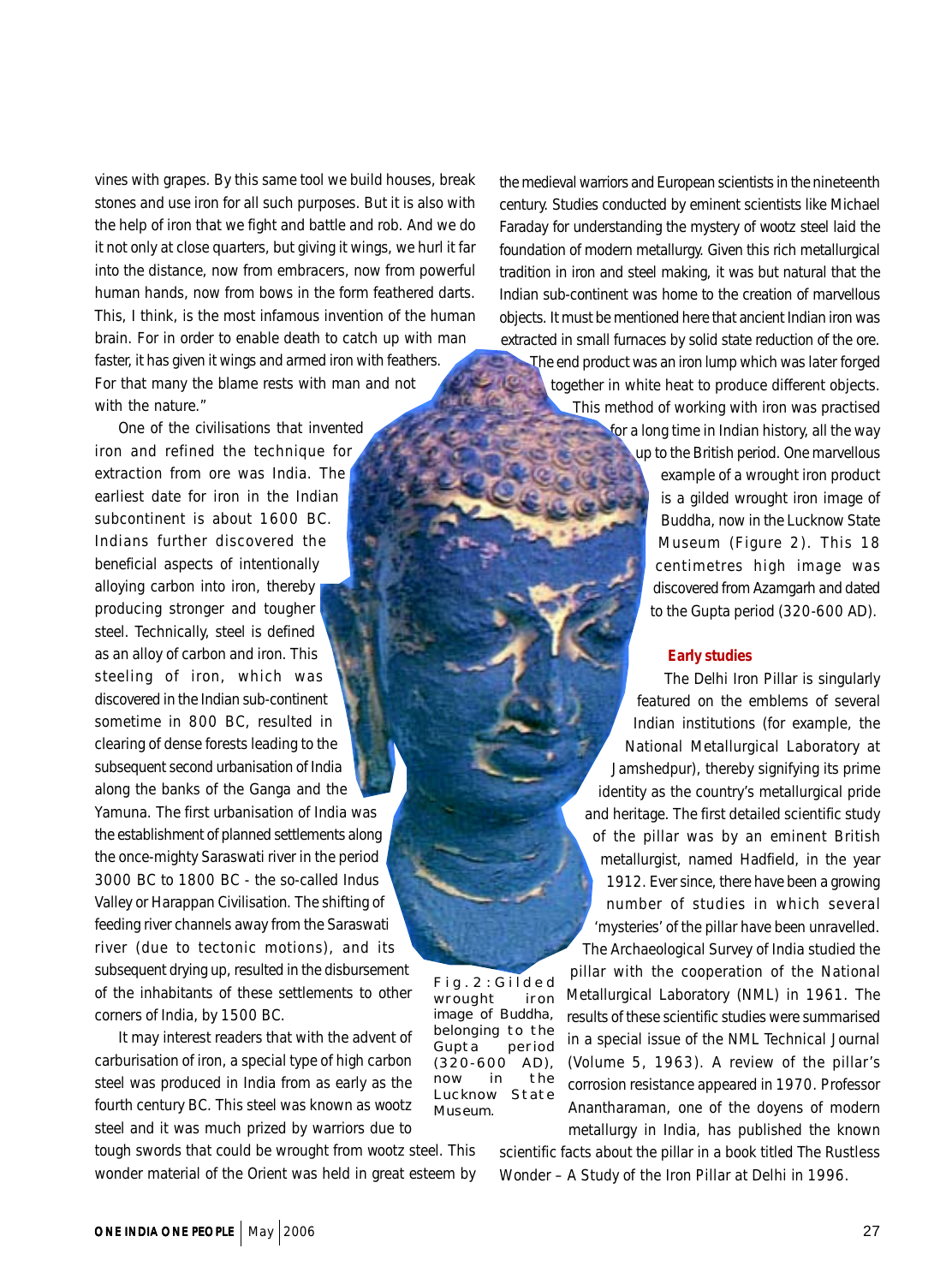

Fig.3: The 6-line 3-stanza Brahmi-Sanskrit inscription on the pillar, the oldest and largest of all the inscriptions on the pillar. This inscription is at a level of about 7 feet from the stone platform.



Fig.4: Ajanta painting showing king having the royal bath. It is reasonable to assume that Chandragupta II Vikramaditya must have appeared similar to this image of the king in this painting, which was executed during the Gupta period.

## **Pillar's history**

Among the several inscriptions on the pillar, the oldest (and also the largest) is a three-stanza six-line Sanskrit-Brahmi inscription, at a level of about seven feet from the stone platform (Figure 3). This inscription records that the pillar was set up by *Chandra* as a standard of Vishnu at *Vishnupadagiri*. The monarch's conquests have also been poetically described in the inscription. Based on the nature of the characters, the inscription can be dated to the period between 400 and 450 AD. This inscription appears to have been provided using specially prepared dies (i.e. by die-striking operations). Specific die shapes were used for making the inscription. The monarch *Chandra* has been identified unambiguously with Chandragupta II Vikramaditya (375 AD-414 AD), based on careful analysis of archer type Gupta gold coins. A possible image of how Chandragupta II Vikramaditya would have looked like can be hypothesised. The Ajanta cave paintings were executed during the Gupta period. In one of the Ajanta paintings, the king is seen having his royal bath (Figure 4) and this would be the appearance of a monarch of this period.

The original location of the pillar, *Vishnupadagiri* (meaning "Vishnu-footprint-hill") has been identified as modern Udayagiri, situated in the close vicinity of Besnagar, Vidisha and Sanchi. These towns are located about 50 kilometres east of Bhopal, in central India. There are several aspects to the original erection site of the pillar at Udayagiri. It must be worth noting that *Vishnupadagiri* is located on the Tropic of Cancer and, therefore, was a centre of astronomical studies during the Gupta period. The Iron Pillar served an important astronomical function, when it was originally at *Vishnupadagiri.* The early morning shadow of the Iron Pillar fell in the direction of the foot of *Anantasayain Vishnu* (in one of the panels at Udayagiri) only in the time around summer solstice (June 21). The creation and development of the Udayagiri site appears to have been clearly guided by a highly developed astronomical knowledge. Therefore, the Udayagiri site, in general, and the Iron Pillar location in particular, provide firm evidence for the astronomical knowledge that existed in ancient India around 400 AD. The flowering of astronomical knowledge under prominent astronomers like Aryabhatta, Varahamihira and Brahmagupta during the Gupta period is well-known.

Based on careful study of history of the Qutub Complex, it can be reasonably concluded that the pillar was erected at its current location in the Quwwat-ul-Islam mosque by Iltutmish (1210-1235 AD). Iltutmish was the first Delhi Sultan to invade Malwa in 1233 AD. After his capture of *Vishnupadagiri,* several objects were carried to Delhi and the pillar was one such object. In fact, the Quwwat-ul-Islam mosque was completed by Iltutmish and it is certain that he planted the wonderful Iron Pillar in the centre of the mosque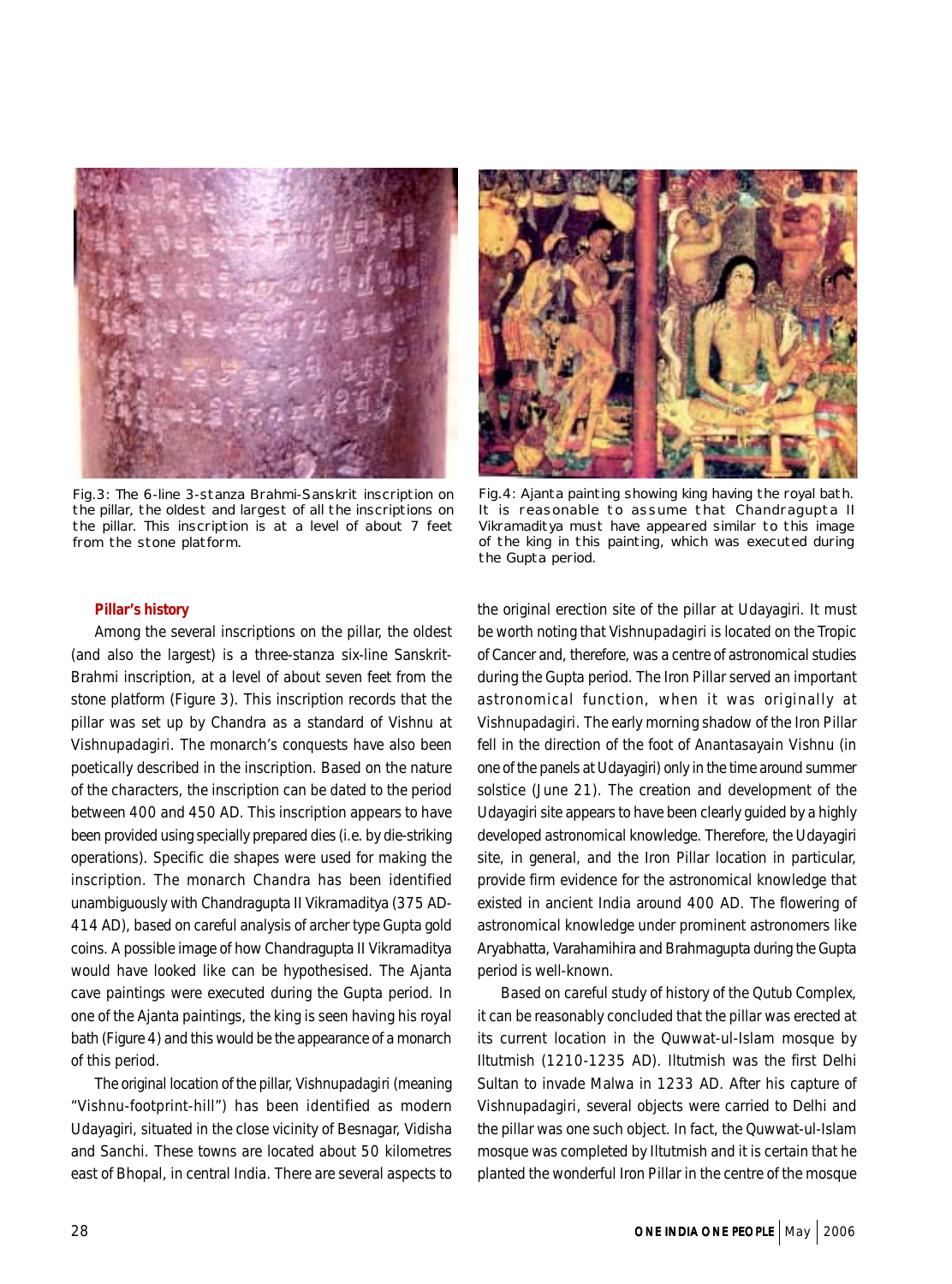

Fig.5: Free hand sketch of the pillar by an artist Mirza Shah Rukh Beg for publication in Syed Ahmed Khan's Urdu work *Athar'al-Sanadid* in 1846. In this illustration, a bearded person is seen clasping the pillar (without the stone platform) at the top of the rough section.

courtyard. Ever since, the pillar has remained at this location.

## **Engineering feat**

Let us explore some engineering aspects of the pillar. We first realise that current burial level of the pillar was not the original burial level of the pillar when it was located at Udayagiri. The rough portion of the pillar was originally buried in the courtyard of the temple and later left exposed outside when the iron pillar was displaced from its original position. Notice the hammer-marked cavities, which are visible on the surface of the pillar in the rough region just below the smooth surface-finish region (Figure 6). This rough surface was the as-manufactured condition of the pillar. It was left rough in order to aid gripping of the pillar to the buried underground region in Udayagiri.

There is a stone platform currently seen surrounding the pillar base was set by Beglar in 1861. Early sketches and published photographs of the pillar, before the construction of the stone platform, attest to the absence of the stone platform before Beglar's excavations. One example is the free hand sketch of the pillar by an artist named Mirza Shah



Fig.6: Bottom region of the iron pillar. The rough portion was originally buried in the ground.

Rukh Beg, commissioned for publication in Syed Ahmed Khan's Urdu work *Athar'al-Sanadid* in 1846 (Figure 5).

A critical analysis of the dimensions of the main body of

the pillar provides conclusive evidence for the original burial level of the pillar and also an appreciation of the pillar's symmetrical design. Considering the basic unit as U, the rough surface occupies one-fourth (60U) and the smooth surface three-fourths (180U) of the pillar main body length, excluding the decorative top. The burial of the pillar body to one-fourth of its height would have provided the Fig.7: The underground



necessary stability to the portion of the pillar below the structure. The unit U is conservation treatment. ground level before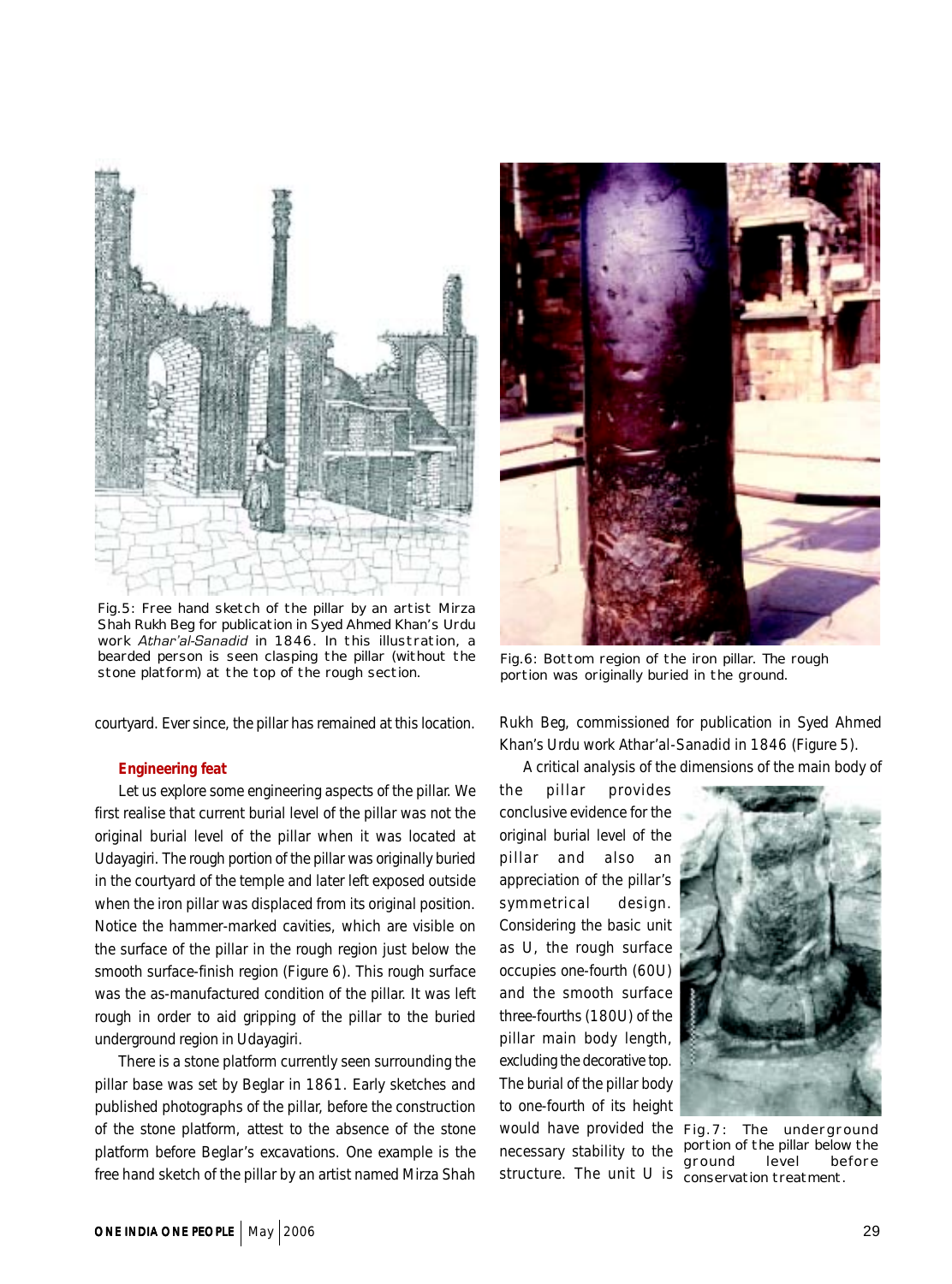equal to one modern inch. The *angulam*, the ancient Indian unit of measurement, equals 0.75 of the modern one inch.

The buried underground region was excavated in 1961 (Figure 7). The base of the pillar was flat. Eight small projections were seen at equal intervals. These projections appeared from the sheet of almost pure lead, placed at the bottom of the pillar. A heavy slab of stone was found placed horizontally on the original upper layer of the temple floor on which the lead sheet rested. It appears that the two iron rods were placed parallel to each other and another two iron rods were placed above these such that they were perpendicular to the initial rods. This provided a grid-like structure. These iron rods were placed on a lead sheet. The iron pillar base was then fixed atop this iron grid structure thereby providing the necessary support at the bottom. The lead sheet would have acted like a cushion in case of seismic disturbances. However, the main purpose of the lead sheet appears to be to grip the pillar to the supporting stone underneath.

A coating of lead was present when the underground regions were excavated. In 1961, the surface was cleaned and the cracks were consolidated. A new lead coating was provided on the pillar in the buried underground region and the pillar again buried under the ground (Figure 8). This coating needs to be replaced as this is causing enhanced damage of the buried underground portion of the pillar due to galvanic corrosion.



Fig.8: The underground portion of the pillar below the ground level after provision of a new lead coating before being buried again in 1961.

## **Chemical composition**

The underlying metal of the pillar would be discussed briefly in order to elucidate its characteristic features. Incidentally, these features are also characteristics of ancient Indian irons.

Several composition analysis of the iron of Delhi Pillar is available. The average composition of the pillar iron is 0.15 per cent C, 0.25 per cent P, 0.005 per cent S, 0.05



Fig.9: The mark of a cannon ball shot can be seen in the southern face of the pillar half way up the height of the pillar. The Qutub Minar is seen in the background.

per cent Si, 0.02 per cent N, 0.05 per cent Mn, 0.03 per cent Cu, 0.05 per cent Ni and balance Fe. The high phosphorus (P) content of the pillar iron must be particularly noted. Careful compositional analysis near surface regions proved that there was no surface coating provided specifically for enhancing the corrosion resistance of the pillar. The pillar is a solid body with good mechanical strength. In fact, a cannon ball fired at the Delhi Iron Pillar in the 18<sup>th</sup> century (either by Nadir Shah in 1739 AD or Ghulam Quadir in 1787) failed to break the pillar. The marks of this cannon ball shot can be seen in the southern face of the pillar half way up the height of the pillar (Figure 9).

The presence of phosphorus is crucial to the corrosion resistance of Iron Pillar. In ancient iron making practice, limestone was not added. The absence of lime resulted in a higher amount of phosphorus in the metal. It must also be noted that there are indications that phosphorous addition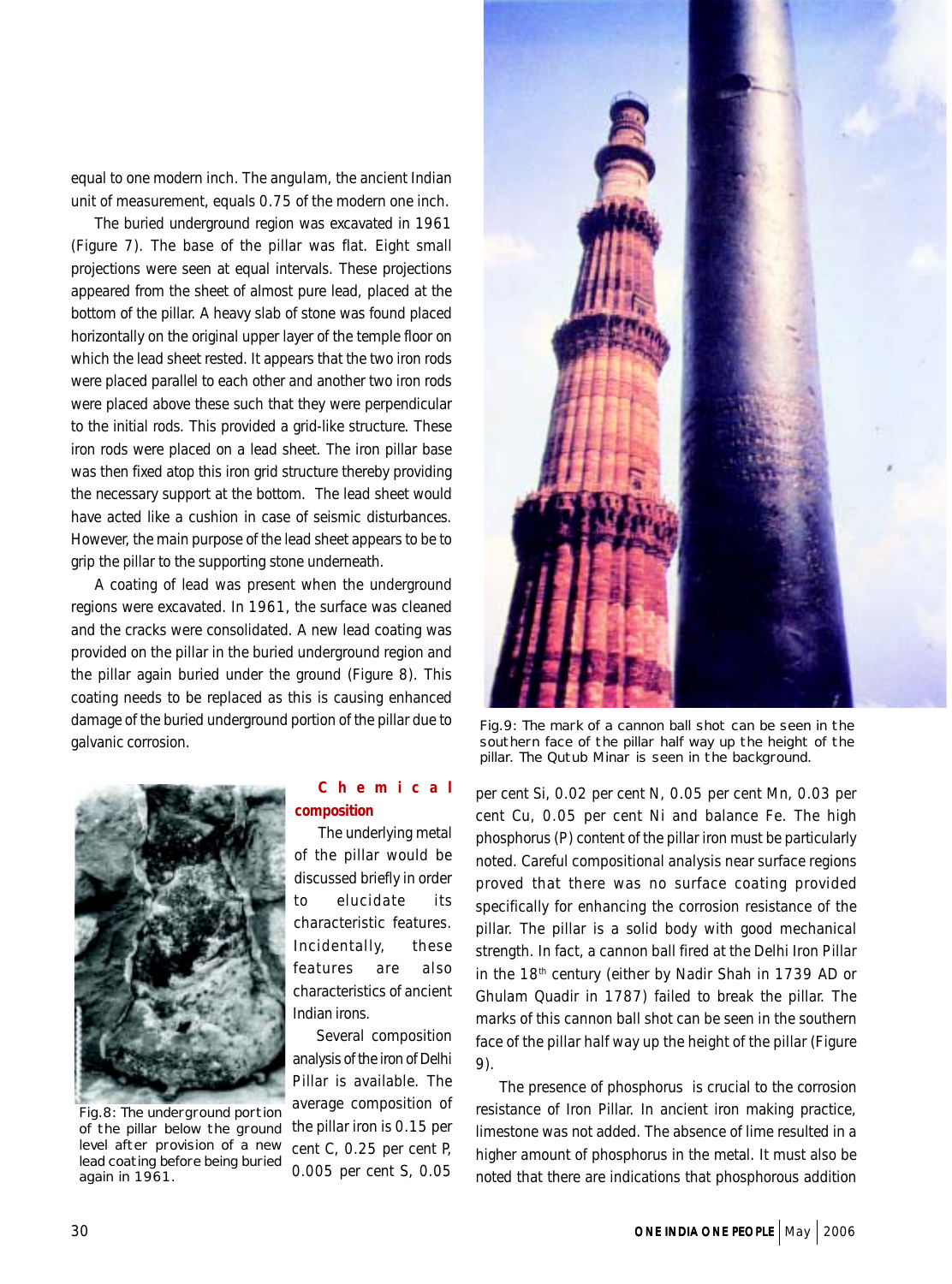may also have been intentional. We have some evidence for this based on observations recorded during the detailed travels of an early British explorer by the name of Buchanan. In his detailed description of steel making at Devaraya Durga in Karnataka in the eighteenth century, Buchanan describes an Indian *wootz* steel making furnace. According to Buchanan, conical clay crucibles were filled with a specific amount of wood, from the barks of a plant *cassia auriculata*, pieces of wrought iron, then sealed and fired. Interestingly, the bark of this plant contains a high content of phosphorus, extracted by osmosis from the ground.

## **Manufacturing methodology**

The Iron Pillar weighs almost six tons! It is even now a real challenge to manufacture such a large object. Therefore, given the time period of manufacture of the Iron Pillar, its construction must be considered a real engineering feat. Based on careful analysis of several aspects of manufacturing methodology gleaned from careful observation of the surface of the pillar, the following conclusions can be reached.

The starting material was iron lumps obtained from bloomery furnaces. They weighed between 20 and 40 kilograms. They were joined together by forge welding. This was the method used in ancient and medieval India to manufacture large iron objects. Forge welding is an operation in which iron lumps are joined together by forging them in the hot state (high temperature of about 700°C to 900°C) so that they fuse together. This process initially involves heating of the lumps to a relatively high temperature in a bed of charcoal in order to make them soft and amenable



Fig.10: The side-way horizontal forge welding methodology of the Delhi Iron Pillar. The heated iron lumps were placed on the side surface of the pillar and hammered on to the same. The addition of metal would have been sideways with the pillar in the horizontal direction.



Fig.11:Decorative bell capital of the Delhi Iron Pillar: top

for deformation. One iron lump is then placed on top of another and force is applied in order to weld them in the solid state. As the force is dynamic in nature, it is called forge welding.

For manufacturing the pillar, the heated iron lumps were placed on the side surface of the pillar and hammered on to the same by the use of hand-held hammers. The addition of metal was sideways with the pillar placed in the horizontal direction. This is shown schematically in Figure 10. The pillar's vertical and horizontal movements would have been aided by handling clamps provided on the surface of the pillar, the protruding portion of which must have been chiseled away during the surface finishing operations. Visual proof for the presence of these clamps is available at two locations on the pillar. Finally, the surface of the pillar (that was supposed to be exposed) must have been smoothened by chiselling and burnishing the surface of the pillar, thereby providing it a smooth tapered cylindrical appearance. Finally, the Sanskrit words might have been inscribed on to the surface of the pillar using cold dies possibly heating the metal surface locally before inscribing on it. The decorative bell capital must have been finally fit on to the top portion of the Delhi Iron Pillar before its erection, possibly in the royal presence of *Chandra*.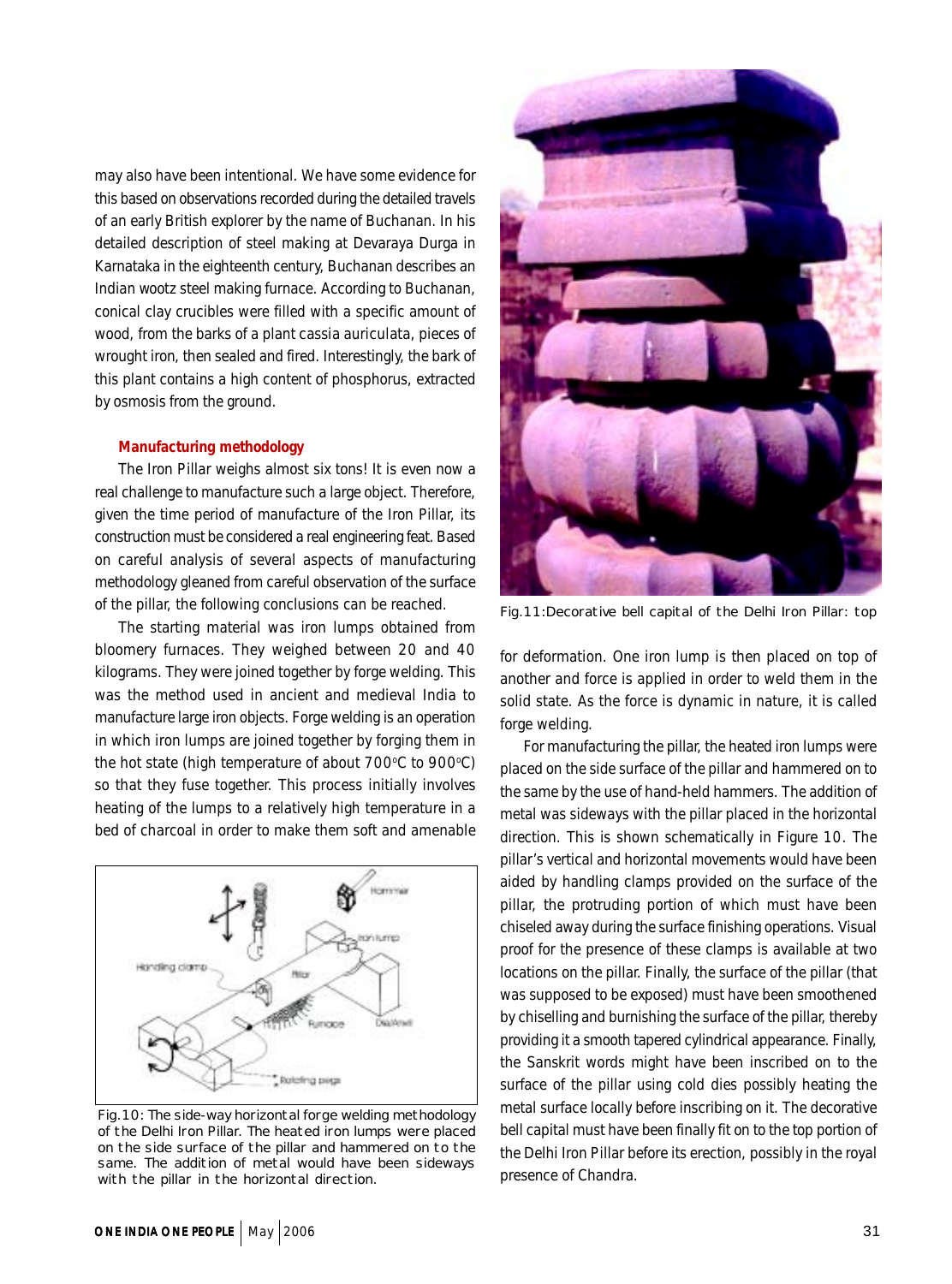

Fig.13: Details of the slanted rod structure above the reeded bell structure. Notice the presence of a black filling in between the joints.

#### **Decorative Bell Capital**

The top decorative capital of the Iron Pillar is a wonderful engineered structure. Notice its beauty and symmetry in Figure 11. The decorative bell capital consists of seven distinct parts. The bottom-most part is the reeded bell structure which has been manufactured by utilising iron rods of uniform diameter (Figure 12). Atop this comes the slanted rod structure. The presence of a black filling in between the



Fig.12: Decorative bell capital of the Delhi Iron Pillar: bottom



Fig.14: The top of the pillar presently contains a hollow slot in which an image of *Chakra* must have been originally present. The presence of a circular cylinder of diameter 8", intersecting the surface, is evident.

joints can be noted (Figure 13). This filling has been identified as a lead-based solder. The next three members are rounded structures, with the top one being only half rounded because when the pillar is viewed from the bottom, this part would appear curved when viewed in perspective from the bottom. A round disc comes above this and finally the box pedestal is placed on the top of the capital. The box capital contains holes that are empty at the four corners and these could have been originally utilised for holding different animal figures, depending upon the season of the year. The top of the pillar presently contains a hollow slot (Figure 14) in which a *chakra* (discus) image must have been originally fit. Interestingly, the image of the Delhi Iron Pillar capital's box pedestal along with the *chakra* image is depicted in one of the Vishnu panels in cave 6 at Udayagiri (Figure 15) itself and this is the most forceful argument for the *chakra* image atop the Delhi Iron Pillar capital. The circular disc is also in tune with the cut that is seen on the top surface of the capital.

## **Corrosion resistance**

The real fascination of the Delhi Iron Pillar is its remarkable characteristics of corrosion resistance in the atmospheric environment. We know that the pillar is at least 1600 years old based on the identification of Chandra of the Gupta-Brahmi inscription on the Iron Pillar with Chandragupta II Vikramaditya (375-414 AD).

Corrosion is a common menace, which eats away and eventually destroys metals and alloys by electrochemical attack. The rusting of ordinary iron and steel is the most common form of corrosion. Rusting takes place in moist air,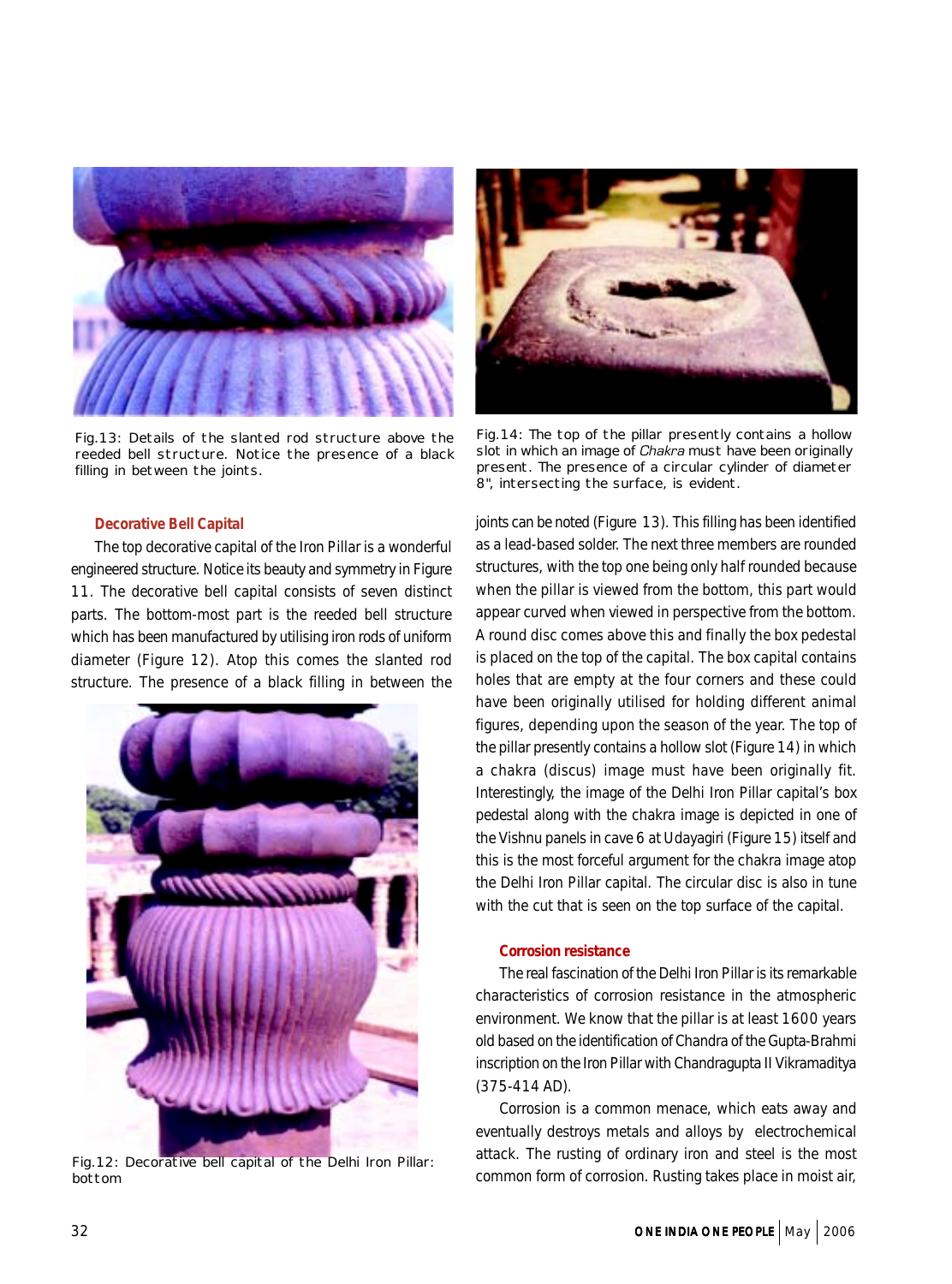when iron combines with oxygen and water to form a coating of brown-orange deposit, which in common parlance is termed as rust (hydrated iron oxide). The rate of corrosion increases where the atmosphere is polluted with sulphur dioxide. We come across the menace of rust in our day to day lives. Even modern cars and other gadgets are not spared from this menace. Salty road and air conditions accelerate the rusting of car bodies. It may be noted here that because of oxidation the extant articles made of iron in antiquity are extremely rare. We tend to live with rust even in modern times and take rusting for granted as a natural phenomenon. However it is baffling to note that the Iron Pillar has largely remained rustless for all these long years. Several theories have been proposed to explain the pillar's excellent corrosion resistance. They can be broadly classified into two categories: environmental and material theories.

The proponents of the environment theory state that the mild climate of Delhi is responsible for the corrosion resistance. It is known that atmospheric rusting of iron is not significant for humidity levels less than 70 per cent.

That the environmental theory may not be important is attested by the presence of ancient massive iron objects



Fig. 15: Vishnu of cave 6 at Udayagiri. (Photo: Ellen M. Raven)



Fig.16: Iron beams in Konarak Sun temple placed on supports in the courtyard.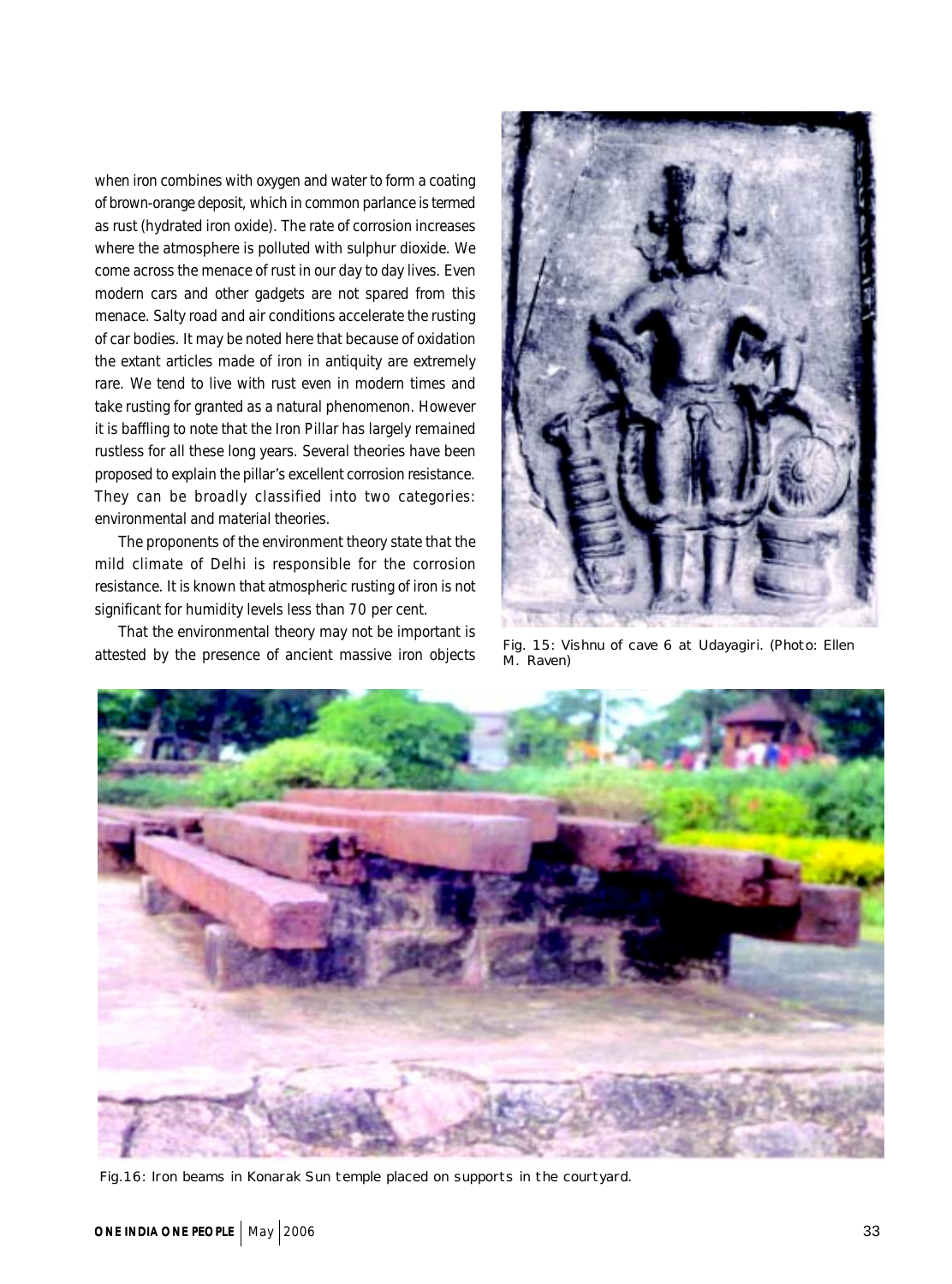

Fig.19: The forge welded iron cannon at Thanjavur, called *Rajagopala*

located in areas where the relative humidity is high all round the year. Good examples for this case are the iron beams in the Jagannath temple at Puri, the Sun temple at Konarak (Figure 16) and the iron pillar at Adi-Mookambika temple at the Kodachadri Hills (Figure 17). Puri and Konarak are situated on the western coast of India while Kodachadri is on the eastern coast. The distance from the location of these massive iron objects to the actual seacoast is less than 20 kilometres, thereby implying that these iron objects are constantly subjected to a saline environment due to proximity to the seacoast. There are other examples of massive iron objects in several other parts of the Indian sub-continent that have successfully withstood atmospheric corrosion. These



Fig.17.: Iron pillar at Kodachadri Hills

include the iron pillar at Dhar (Figure 18) and the numerous large forge-welded iron cannons scattered all over the Indian sub-continent. Two examples are the 22 ton Rajagopala cannon at Thanjavur in Tamil Nadu (Figure 19) and the 20 ton Dalmardan cannon at Bishnupur in West Bengal (Figure 20).

Advocates of the materials theory stress the construction material's role in determining corrosion resistance. The ideas proposed in this regard are the relatively pure composition of the iron used, presence of phosphorus, and absence of sulphur and manganese in the iron, its slag particles, and formation of a protective passive film. There are also lesswidely held theories about the pillar's corrosion resistance. These suppositions include: the mass metal effect, initial exposure to an alkaline and ammoniacal environment; residual stresses resulting from the surface finishing (hammering) operation; freedom from sulphur contamination both in the metal and in the air; the "cinder theory", which holds that layers of cinder in the metal stop corrosion from advancing; and that surface treatments of steam, and slag and coatings of clarified butter were applied to the pillar after manufacture and during use, respectively. The use of surface coatings is readily discounted because a freshly exposed surface attains the colour of the rest of the pillar in about three years time.

Scientific research by the writer has revealed that the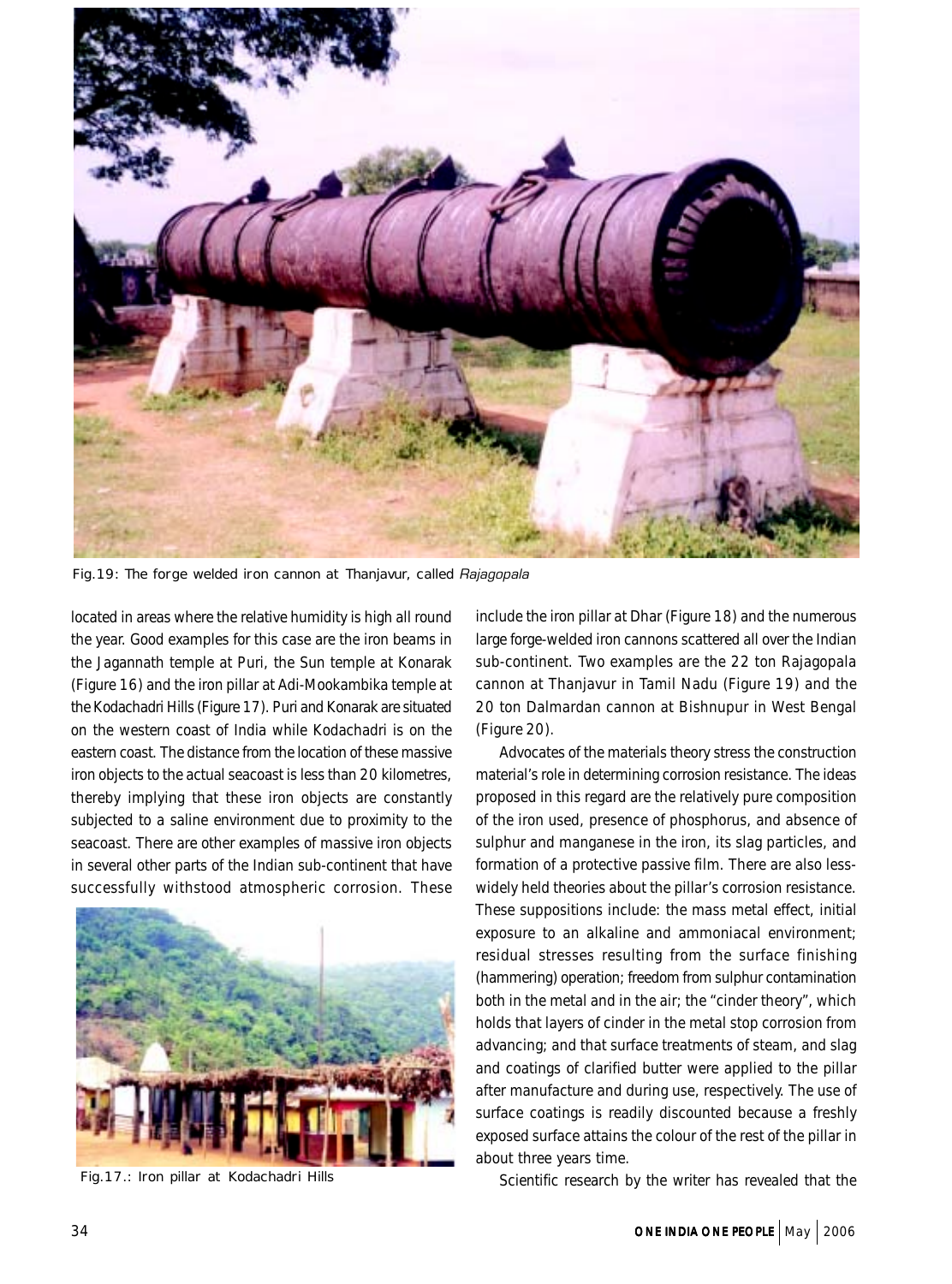

Fig.20: The forge welded iron cannon at Bishnupur, called *Dalmardan*

excellent atmospheric corrosion resistance of the Delhi Iron Pillar is due to the formation of a protective passive film on the surface of the pillar. In other words, the Iron Pillar does rust, but the passive rust is protective and thin such that significant rusting is not realised. Philosophically, this is very akin to the protective clothing that one wears in the cold season. The jacket or sweater, that one wears when the mercury dips down, "prevents" the body heat from being dissipated and, therefore, keeps the person warm. In a similar manner, the protective passive film on the surface of the pillar does not allow corrosion of the underlying metal of the iron pillar, by preventing moisture from contacting the bare metal surface. The relatively high phosphorus content of the Delhi Iron Pillar plays a major role in aiding the formation of the protective passive film.

The rust layer becomes increasingly protective—and the rate of corrosion decreases—as its composition changes. In the initial stages, the rust comprises lepidocrocite and goethite. These forms of rust do not offer excellent protection and, therefore, the rate of corrosion is still maintained on the high side. Conversion of part of this rust to magnetite does result in lower corrosion rates. However, cracks and pores in the rust allow oxygen to diffuse and complementary corrosion reactions to occur. Moreover, reduction of lepidocrocite also contributes to the corrosion mechanism in atmospheric rusting.

When viewed from a nonscientific standpoint, the Delhi Iron Pillar's ability to resist corrosion has often been called a "mystery". This notion must be dismissed. There is nothing mysterious about the Iron Pillar. The remarkable corrosion resistance can be understood by applying the basic principles of corrosion research. The direct reduction technique used to produce the iron is no mystery, either. The established scientific facts notwithstanding, there is one aspect that is not well understood and this may be called a mystery, in one sense. This is the method by



Fig.18: Dhar iron pillar